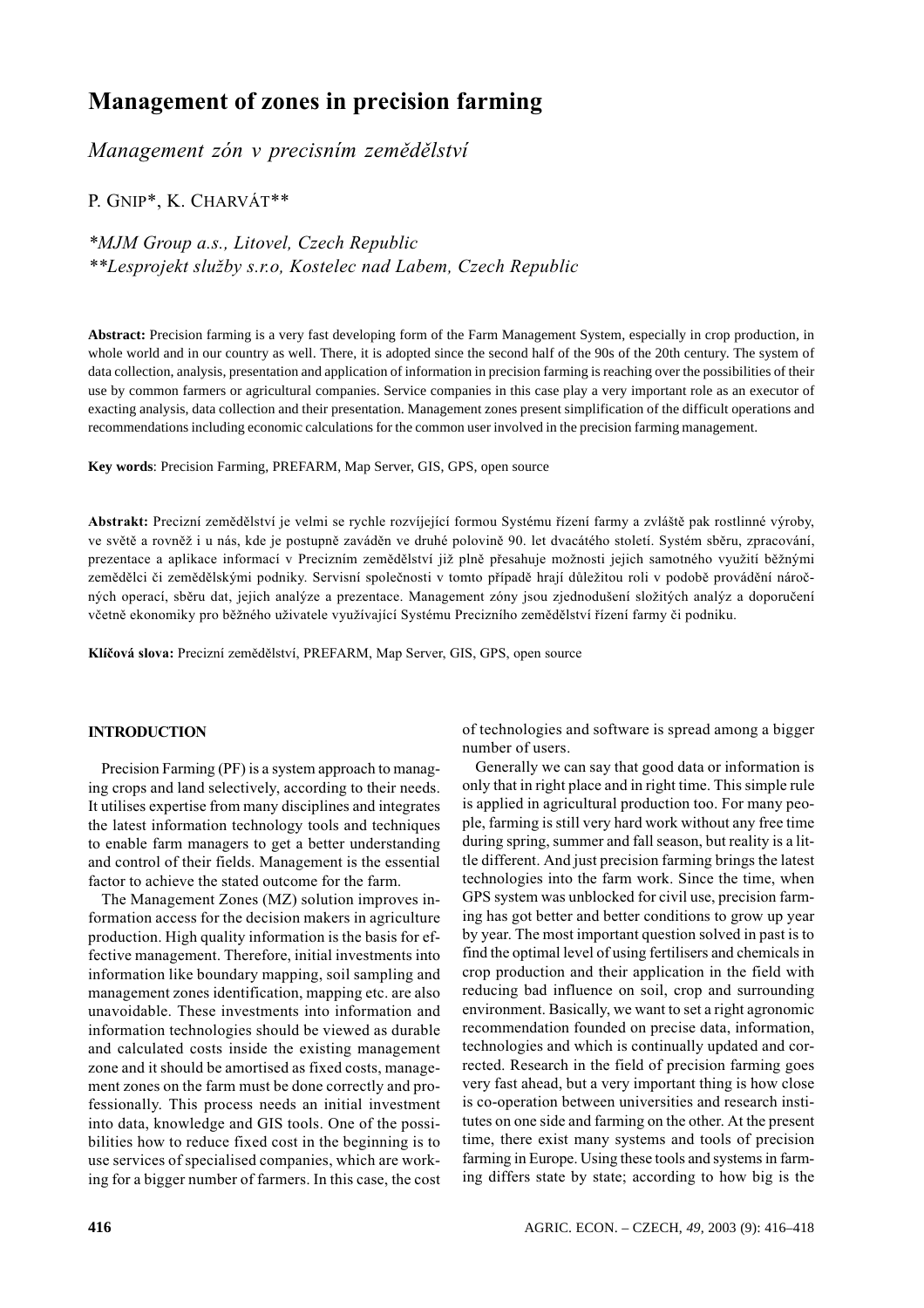pressing of government to farmers and of course to farming conditions and market competition.

## **COMERCIAL AGRICULTURE DATA SUPLIER**

The smallest existing unit in precision farming database is one field. A bigger unit is a farm, which is built up from several fields. In farm, using and testing is optimally working on these two levels. In a service company, where there is the working level and number of fields and farms much higher, this kind of model and data structure becomes very complicated. In this case, it is much more useful to set one farm as the smallest units for data analysis.

Changes in the EU subsidy policy encourage demands for agriculture information systems. New agriculture machines are routinely equipped with board computers, GPS station, digital sensors and recording devices necessary for data capture. This situation provides necessary conditions for rapid adopting of the precision agriculture systems in the European context. Because of smaller field sizes, farm data management is divided between service companies and single farmers. Service companies were mostly focused on agricultural machine services in the past. Now they start to offer services for precision farming and use GIS technology for data capture and management. They are expected to prepare field maps for each farm and to create yield maps (based on harvest data). They will provide optionally more sophisticated services, such as processing of aerial photographs and satellite images, GPS surveying etc. Single farmers are expected to observe the current situation in simple map viewers and plan production in specialised precision farming tools. This scenario decreases instrument expenses and knowledge demands for a typical (small and mid-size) farmer.

## Management zones - theories and practical use

Management zone is a result of map analysis to get an optimal amount for each input in crop production, founded on the variability of soil characteristic and the other factors conditioning a crop yield. In this case, we define locations within field, farm or regions with the same or very similar conditions for crop planting. We can set locations with a very high resemblance of soil conditions or others elements and characteristic. The Geographic Information System for farm management allows to us to analyse data and yearly results in crop production. Many researches are currently running in the whole word, so we can focus on the running practical research in the Czech Republic in a service company.

The solution improves information access for the decision makers in agricultural production. High quality information is the basis for effective management. Therefore, initial investments into information like boundary mapping, soil sampling and management zones identification, mapping etc. are also unavoidable. These investments into information should be viewed as durable and their costs should be amortised as fixed costs over a number of vears. There was documented in Premathmod IST-2000-28177 project deliverable 2.1 Process model, which effectively works for precision farming that it is necessary to reduced fixed cost. One of the possibilities, how to reduce fixed cost, is to use services of specialised companies, which are working for more farmers. In this case, the cost of technologies and software is spread among a bigger number of hectares. For this reason, the Premathmod system is constructed as Internet solution, which offers through Internet not only a possibility of data access, but also their updating, analysis and good communication between the user and service company. To reduce any costs, Premathmod system is built mainly on the base of Open Source solutions.

The first type is spatial variability, which can be seen as changes across the field. An example: one part of the field has produced a higher crop yield than the other. We can mark on one field with one crop several homogenised vield zones.

Temporal variability is identified when parameters change over time. This can be seen when a crop starts to grow well but the result is a poor yield.

Predictive variability is the difference between what the manager had predicted that would happen and what actually happened. The classical example of predictive variability is when the manager predicts that a certain yield will be achieved if a certain amount of fertiliser is applied, but the crop does not achieve it because the weather changes.

Practically, before the service company starts to present collected data and results to farmers, the data must be uptaken and treated in the central database. The data are divided to several groups up to the using. The first group of data includes parcel and field identification as well as parcel and field boundary definition. Service companies should typically collect such data and general GIS systems should be used for spatial data capture. These systems include wide range of necessary functionality - map digitalitising, GPS data capture, digital photogrammetry, non-spatial attribute annotation. This data are created mainly for long-term using and future changes are minimal.

The second group of data are coming from soil analysis (nutrients), yield mapping by harvester combine, remote sensing and agronomic data (from farmer). This data are used as a main sources for nutrient recommendations, yield estimations and measuring. They are periodically restored and complemented.

Third group of data are picked for very short term using (application) and their using in database has only an information character. This data are picked for variable spreading of nitrogen or variable applications of chemicals. In that case, the time between data collecting, analysing, and preparation of recommendation, decision and application must be minimized. Wireless communication for data transfer between field and database seems to be the best way.